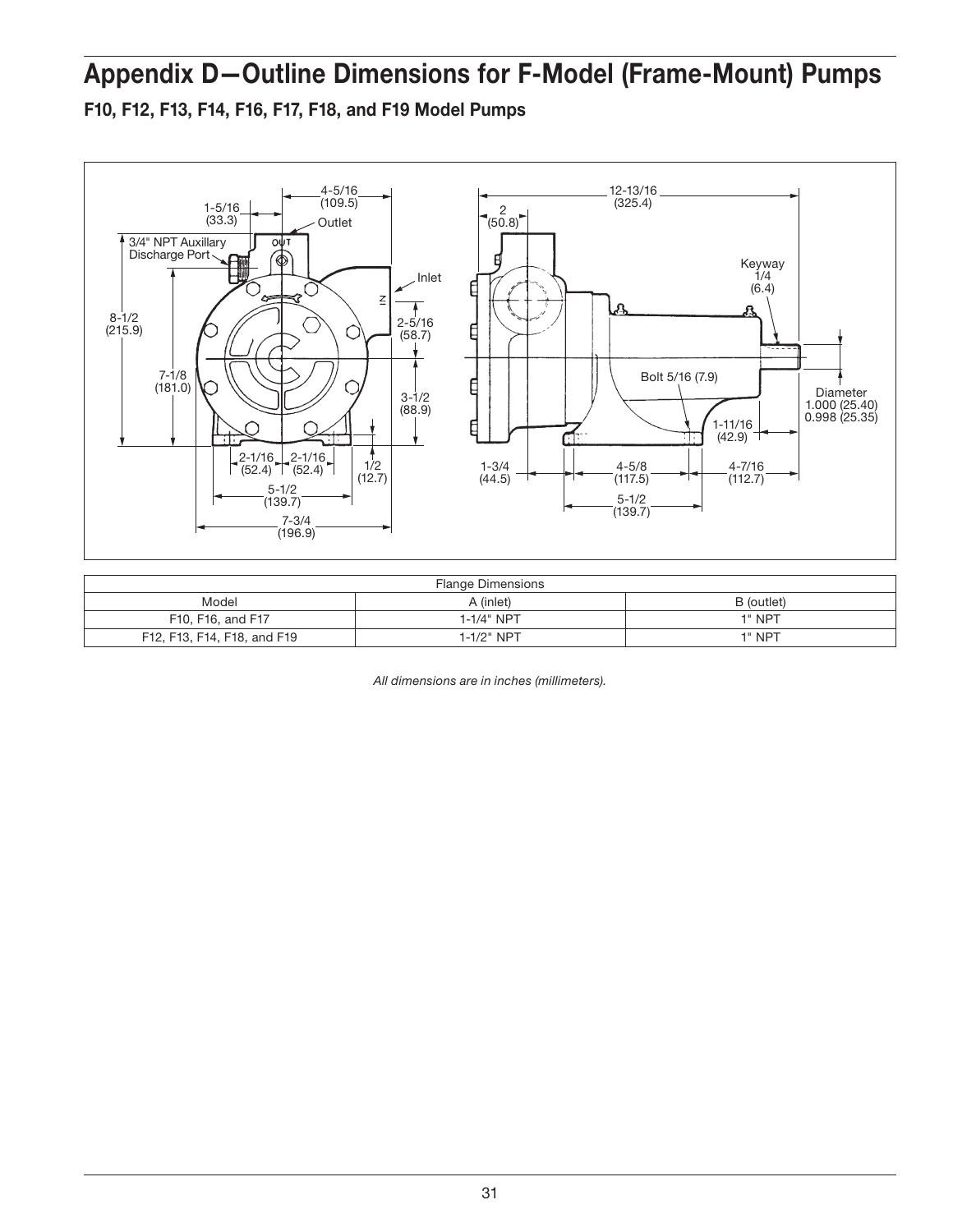## Appendix D—Outline Dimensions for F-Model (Frame-Mount) Pumps with -101 Mounting

F10-101, F12-101, F13-101, F14-101, F16-101, F17-101, F18-101, and F19-101 Model Pumps



| <b>Flange Dimensions</b>    |            |        |  |  |  |  |  |  |
|-----------------------------|------------|--------|--|--|--|--|--|--|
| Model                       | B (outlet) |        |  |  |  |  |  |  |
| F10, F16, and F17           | 1-1/4" NPT | 1" NPT |  |  |  |  |  |  |
| F12, F13, F14, F18, and F19 | 1-1/2" NPT | 1" NPT |  |  |  |  |  |  |

| <b>Mounting Dimensions</b> |               |               |                     |                       |              |                        |                       |                     |        |            |            |            |
|----------------------------|---------------|---------------|---------------------|-----------------------|--------------|------------------------|-----------------------|---------------------|--------|------------|------------|------------|
| Motor<br>Frame             | C             | D             | E                   | F                     | G            | H                      | J                     | K                   |        | M          | N          | P          |
| 56                         | 22<br>(558.8) | 10<br>(254.0) | $2 - 1/2$<br>(63.5) | 20<br>(508.0)         | 4<br>(101.6) | $8 - 1/4$<br>(209.6)   | 11<br>(279.4)         | (25.4)              |        |            |            |            |
| 66                         |               |               |                     |                       |              | $9 - 3/8$<br>(238.1)   | $12 - 1/8$<br>(308.0) |                     |        |            |            |            |
| 143T,<br>145T              | 30<br>(762.0) |               |                     | $27 - 1/2$<br>(698.5) |              | $8 - 13/16$<br>(223.8) | $11 - 1/2$<br>(292.1) |                     | 11/16  | $10 - 1/8$ | $1 - 5/16$ | $4 - 5/16$ |
| 182T,<br>184T              |               | 15<br>(381.0) | 3<br>(76.2)         |                       | 6<br>(152.4) | $9 - 3/4$<br>(247.7)   | $12 - 1/2$<br>(317.5) | $1 - 1/4$<br>(31.8) | (17.5) | (257.2)    | (33.3)     | (109.5)    |
| 213T,<br>215T              | 34            |               |                     | $31 - 1/2$            |              | $10 - 1/2$<br>(266.7)  | $13 - 1/4$<br>(336.6) |                     |        |            |            |            |
| 254U                       | (863.6)       |               |                     | (800.1)               |              | $11 - 1/2$<br>(292.1)  | $14 - 1/4$<br>(362.0) |                     |        |            |            |            |

*All dimensions are in inches (millimeters).*